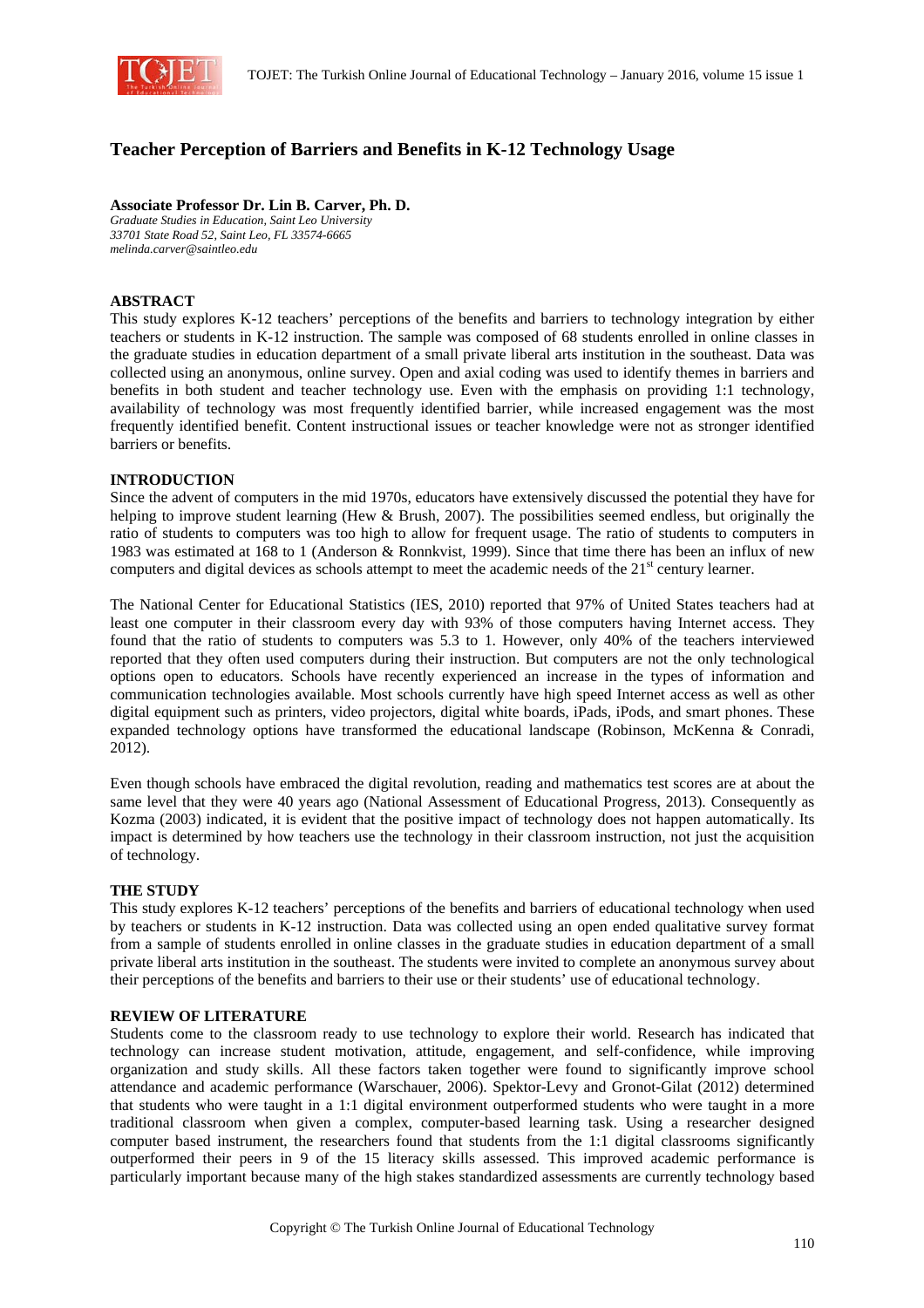

(WGBH Educational Foundation, 2014). However, Dawson (2012) found that the technology benefits were not just academic. He reported that computer usage also resulted in better teacher-student and home-school relationships.

Many states have developed technology goals. Florida has identified five educational goals. The third goal, *Florida's Digital Educators* is to "empower educators with the skills necessary to integrate technology to improve students' rates of learning" (Florida Department of Education, 2006, para. 4). Although the goal is technology integration, this has been defined in a variety of ways. Hew and Brush (2007) defined it as the use of computing devices for instructional purposes. These devices could include desktop computers, laptops, iPad, iPods, smart phones, handheld computers, software, and Internet resources. However, teachers through their lesson planning impact the actual technology practices in any school (Spektor-Levy & Garanot-Gilat, 20012. Consequently it is important to determine the factors that enhance or restrict teachers' technology implementation.

World-wide teachers are struggling to find the most effective ways to integrate technology into their instruction (Nyagowa, et al., 2013; Orlando, 2013; Peeraer & Van Petegem, 2012). Hutchison and Reinking (2011) in their survey of 1,441 United States educators found a significant gap between teachers' perceptions of the importance of integrating technology and their classroom use of these skills. On a Likert scale ranging from 0 to 3, the mean teacher perception of importance for evaluating information online was 2.08, but the mean frequency of classroom use was only 1.03 (Hutchison & Reinking, 2011, p. 322). This difference of -1.21 indicated that teachers thought students should be able to evaluate information online, but they did not incorporate those skills into their instruction. The United States is not the only place this phenomenon occurred. Jordanian teachers reported rarely using technology for educational purposes (Al-Zaidiyenn, Mei, & Fook, 2010), while in Tanzania, the integration of technology into classroom learning rarely occurred despite several national initiatives aimed at improving technology integration (Mwalongo, 2011).

Technology integration can be impacted by a variety of different factors. Ertmer et al. (1999) classified barriers into first and second order barriers. First-order barriers would be those that are outside of the teacher, such as a lack of resources. While his classification is dated, the concepts hold true today. Multiple research studies have identified potential obstacles to technology integration (Hew & Brush, 2007; Spektor-Levy & Gronot-Gilat, 2012), one of the most common is a lack of technological tools which would be an example of a first order barrier. Second-order barriers would be those that occur because of factors within the teachers, such as their attitudes or skills.

Hew and Brush (2007) in their meta-analysis of 48 studies on technology integration classified the identified barriers to integration into five main categories: resources, knowledge and skills, institutional attitudes and beliefs, assessments, and culture. In their analysis they found that the first two categories, resources and knowledge and skills were most often identified. Consequently this study focused on these two barriers. They were analyzed more extensively in an attempt to understand the barriers caused by the resources and lack of skills. The resources category would be a type of first-order barrier and would include such factors as access to the technology, time, and technical support. They found that factors such as the amount of technology, where the technology is housed, ease of access to technology, and the limited number of technical support personnel all impacted teachers' decisions about whether to integrate technology in their instruction.

Ertmer (2005) indicated second-order barriers such as the teachers' perception of their knowledge and skills were important because these factors impacted whether the teachers chose to use the available technology in their instruction. He argued that teachers need effective technology integration professional development that focused on content appropriate technology and skills, provided hands on opportunities, and addressed teachers' needs.

Another barrier to digital integration could be teachers' technology skill levels. Moradi-Rekabdarkolaei (2011) administered the ICT Literacy Assessment to 384 secondary students and 367 teachers in Iran in an attempt to compare teachers' and students' technology proficiency. The ICT Literacy Assessment measured "cognitive problem solving and critical thinking skills associated with using technology to handle information" (Moradi-Rekabdarkolaei, 2011, p. 45). Moradi-Rekabdarkolaei, (2011) found a "meaningful difference between the ICT literacy of teachers and students" (p. 43) with the students scoring higher than the teachers on all areas of accessing, managing, integrating, evaluating, and creating information. The teachers involved in the study indicated that they were reluctant to use technology in their classrooms because they felt deficient in their technology skills. Teachers' lack of proficiency could explain why educators are not yet integrating technology into their instruction. This lack would be a second order barrier.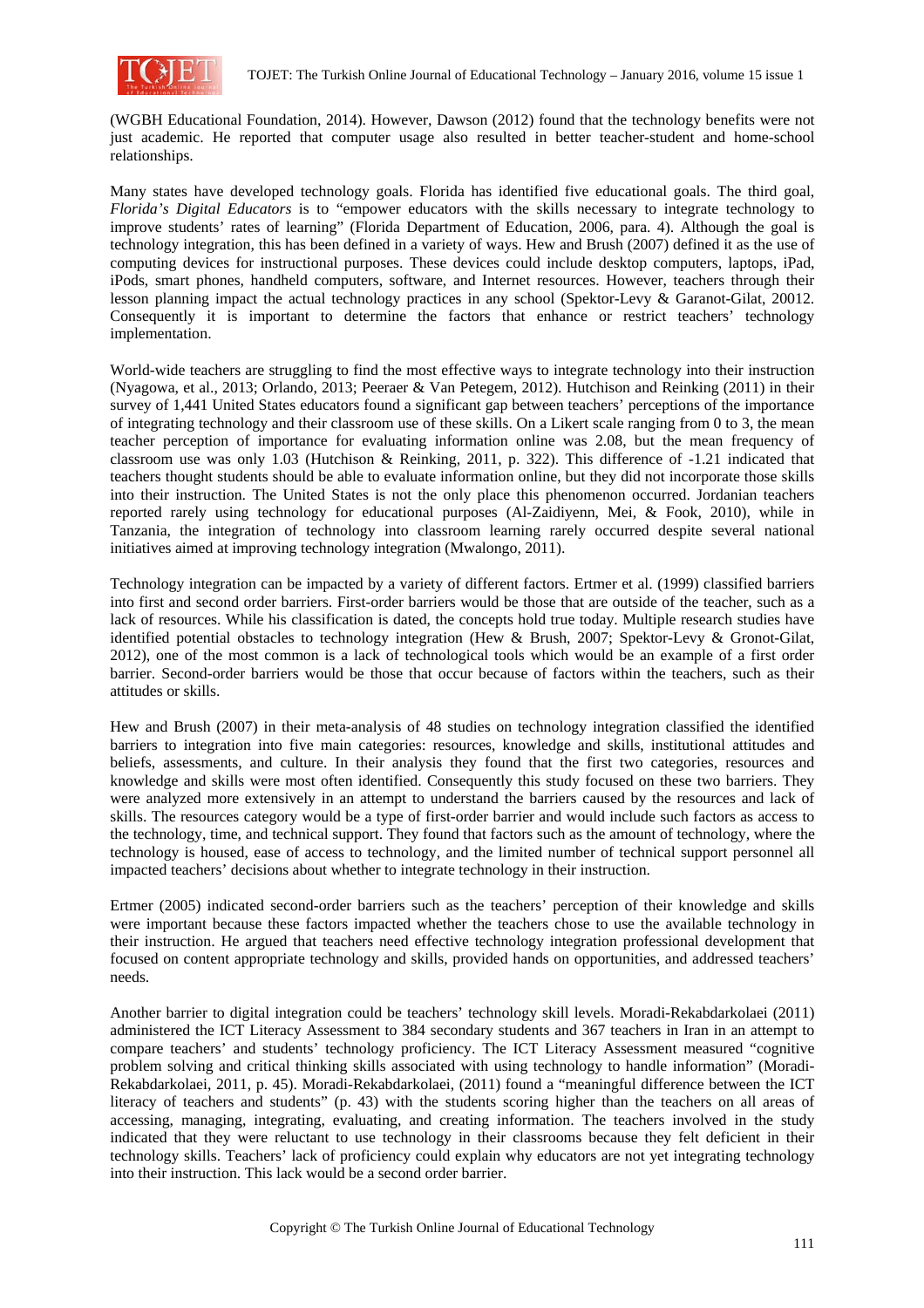

However, Waycott, Bennett, Kennedy, Dalgarno, and Gray (2010) questioned whether there was a digital divide between students and teachers. Although students are often referred to as "digital natives" (Waycott et. al., 2010, p. 1202), the research revealed that their "digital immigrant" teachers were just as likely to embrace technology (Waycott et. al., 2010). The authors found that assuming teachers are reluctant to integrate technology due to a resistance to technology was a misconception. Perrotta's (2013) findings supported Waycott et al (2010) and he further warned of the dangers of "bashing" teachers and portraying them as "outmoded, obstructive, or ignorant" (p. 325) simply because they continued to utilize traditional instructional methods. When Perotta (2013) surveyed 683 teachers in 24 secondary schools across the United Kingdom, he discovered that conflicting expectations and school-level circumstances were more significant determinants to technology integration than the individual characteristics of the teachers.

## **DESIGN**

Technology integration could be examined in various ways; through first person perception expressed in surveys, teacher observation studies comparing teacher technological practices, and action research. This study used a qualitative survey to analyze teachers' perceptions.

Three hundred and ten students enrolled in online classes in the graduate studies in education department at a small private liberal arts institution in the southeast were invited to complete an anonymous survey regarding their technology usage, and the barriers and benefits K-12 teachers and students experienced when using educational technology. The graduate students were sent an email containing a link to the anonymous online Qualtrics survey. The email explained the purpose of the research, that participation was voluntary, and that all responses would be anonymous. The study sought to answer the following questions.

- 1. What factors impact technology use in K-12 instruction by teachers enrolled in online graduate studies in education programs?
- 2. What factors impact how teachers enrolled in online graduate studies in education program incorporate technology in their K-12 instruction?
- 3. What K-12 digital instructional benefits and/or barriers were identified by K-12 teachers enrolled in online graduate studies in education programs?

Email invitations to participate in the study were sent to the 310 students enrolled in the three online graduate studies in education programs: Exceptional Student Education, Reading, and Educational Leadership. Using a mixed methods survey design, the study explored K-12 teachers' perceptions of the benefits and barriers of educational technology when used by teachers or students in K-12 instruction. The sample of convenience was composed of 68 students enrolled in online classes in the graduate studies in education department of a small private liberal arts institution in the United States. Data was collected using an anonymous, online survey. The students were invited to complete the anonymous survey regarding their perceptions of the benefits and barriers to their use or their students' use of educational technology and the types of and frequency of technology used in the K-12 classroom.

The survey was comprised of quantitative and qualitative questions. First, nominal measurement scale demographic information was collected for each respondent to ascertain the grade and subject level of the teacher respondents. Demographic data provided the researchers with a rich description of the sample who participated in the research. Next, using an interval measurement Likert scale, the researchers surveyed the frequency and types of technology utilized in the classroom by both teachers and students. Factors assessing teachers' and students' utilization frequency and type of technology integrated in the classroom were analyzed using percentages and frequency counts. Finally, four open-ended qualitative questions assessed teachers' perceptions to barriers and supports for integrating technology in the K-12 classroom. Factors impacting teachers' and students' technology use, and teachers' perceived benefits and barriers were analyzed using axial and open coding methodologies to identify themes. All qualitative data was coded by each researcher for interrater reliability. All quantitative and qualitative data was corroborated and triangulated to ensure the validity of the results

## **RESULTS**

Analysis of demographic information revealed most respondents (74%) taught in the areas of reading and/or language arts. Nearly two-thirds identified they taught in STEM classes (math and science) while fewer than 10% taught elective classes. The majority of respondents indicated they taught primary (K-2) elementary school  $(41%)$  with one – third  $(33%)$  indicating they taught intermediate  $(3 - 5)$  elementary and middle school. Less than one-fifth of the respondents indicated they taught high school (19%). The majority of the respondents appeared to be elementary teachers on the kindergarten through fifth grade level who taught multiple subject areas.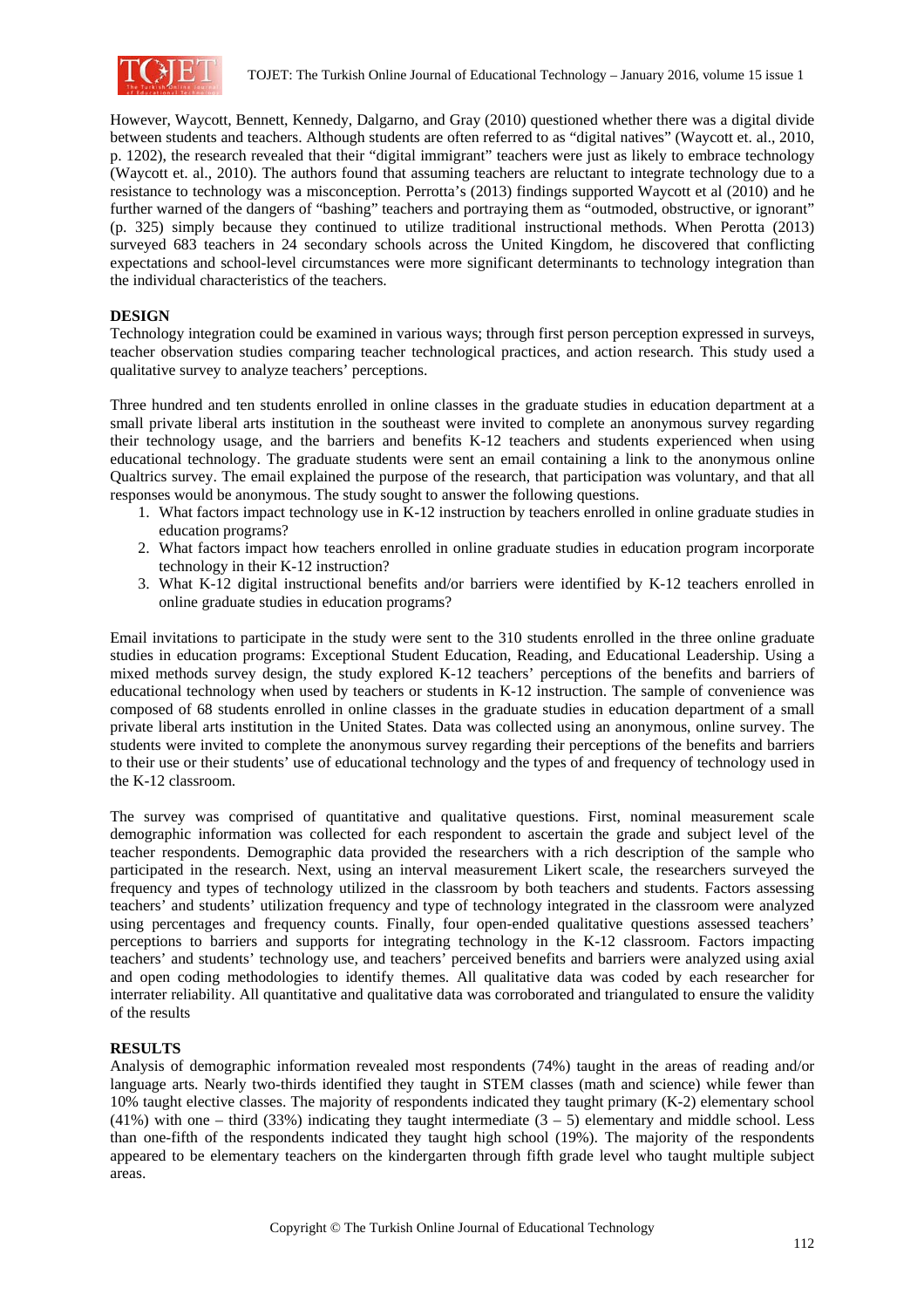

With regard to technology utilized in the classroom and with what frequency, most respondents indicated they used a computer (100%) and digital projector (89%) at least weekly with most indicating they used a computer (93%) and a digital projector (85%) daily. Approximately half of the respondents indicated they used an interactive white board (56%), digital camera (48%) or iPad (47%) at least once a month. Nearly three fourth of the respondents (77%) indicated they never used text messaging in their classrooms and half (50%) indicated they never used smart phones in their instructional delivery.

Respondents were asked four open-ended survey questions:

- 1. What are some of the barriers you face in implementing technology into your daily classroom instruction?
- 2. What are some of the benefits you experience when implementing technology into your daily classroom instruction?
- 3. What factors impact the frequency with which you as the teacher use various types of educational technology?
- 4. Which factors impacted the frequency and purposes for which your students use educational technology?

Each researcher coded the data and reviewed it for inter-rater reliability. During this process, the researchers debriefed to identify any variations in coding and coexistent themes. Following the interrater reliability check, the researchers finalized the data results in overarching themes leading to recommendations. Data interpretation allowed the researchers to theorize toward developing patterns and meanings or in other words to "make sense" of the data. Using an analytic inductive reasoning process, data coding and concomitant interpretation, the researchers were able to:

1. Ascertain the common themes or recurring regularities that emerged from the data (Patton, 2002). This entailed internal homogeneity or the extent to which data belonged to a certain category or theme or dovetailed with a category of theme. This also entailed external heterogeneity or the extent to which the data did not belong in a category and to identify that the differences between categories was clear (Patton, 2002).

2. Test the data for convergence, or identify how the data did not make connections with themes or categories or align with the research questions and broader environmental scan purpose.

3. Identify deviations from the common themes and, when possible, to provide explanations of the deviations. Deviant cases or data that diverged from the categories or themes was given careful consideration and examination as to why it did not "fit" into the categories or themes.

4. Bring forth the stories or a narrative enquiry that emerged from the data analysis from which to draw recommendations.

- 5. Bring forth patterns or themes that may suggest additional data that needs to be collected.
- 6. Align the themes and narrative stories that emerged with the review of literature.

Data analysis and interpretation provided the structure for the ensuing results, analysis, and recommendations. Interrater reliability was evident in the themes identified. Overwhelmingly, based on the work or classification system developed by Etmer, et al., respondents indicated first order barriers to technology use. The availability of the technology impacted teachers' decisions as to when and whether they utilized technology. Approximately three-fourths of the respondents identified first order barriers while one fourth identified second order barriers. Four different types of first order barriers were identified. The preponderance of the respondents (80%) were concerned about the amount and availability of technology. Though not as significant, the location of the technology, the amount of student instructional time, and the availability of technical support personal were also identified as barriers (See Table 1).

| Total of 54 Barriers Identified               | Number* | Percentage |
|-----------------------------------------------|---------|------------|
| <b>Total First Order Barriers Identified</b>  | 41      | 76%        |
| <b>Amount of Technology</b>                   | 33      | 61%        |
| Location of Technology                        |         | 6%         |
| <b>Amount of Instructional Time</b>           |         | 6%         |
| <b>Availability of Support Personnel</b>      |         | 3%         |
| <b>Total Second Order Barriers Identified</b> | 13      | 24%        |
| Teacher Knowledge and Skills                  | 13      | 24%        |

Table 1: *Teacher Perceived Barriers to Technology Use* 

\*Note. Number of responses based on 54 barriers identified.

Increased student engagement was the most frequently perceived benefits of incorporating technology. About half of the respondents (59%) indicated that the use of technology increased student engagement. A quarter of the respondents indicated the benefit of increased student understanding. The remaining quarter of the responses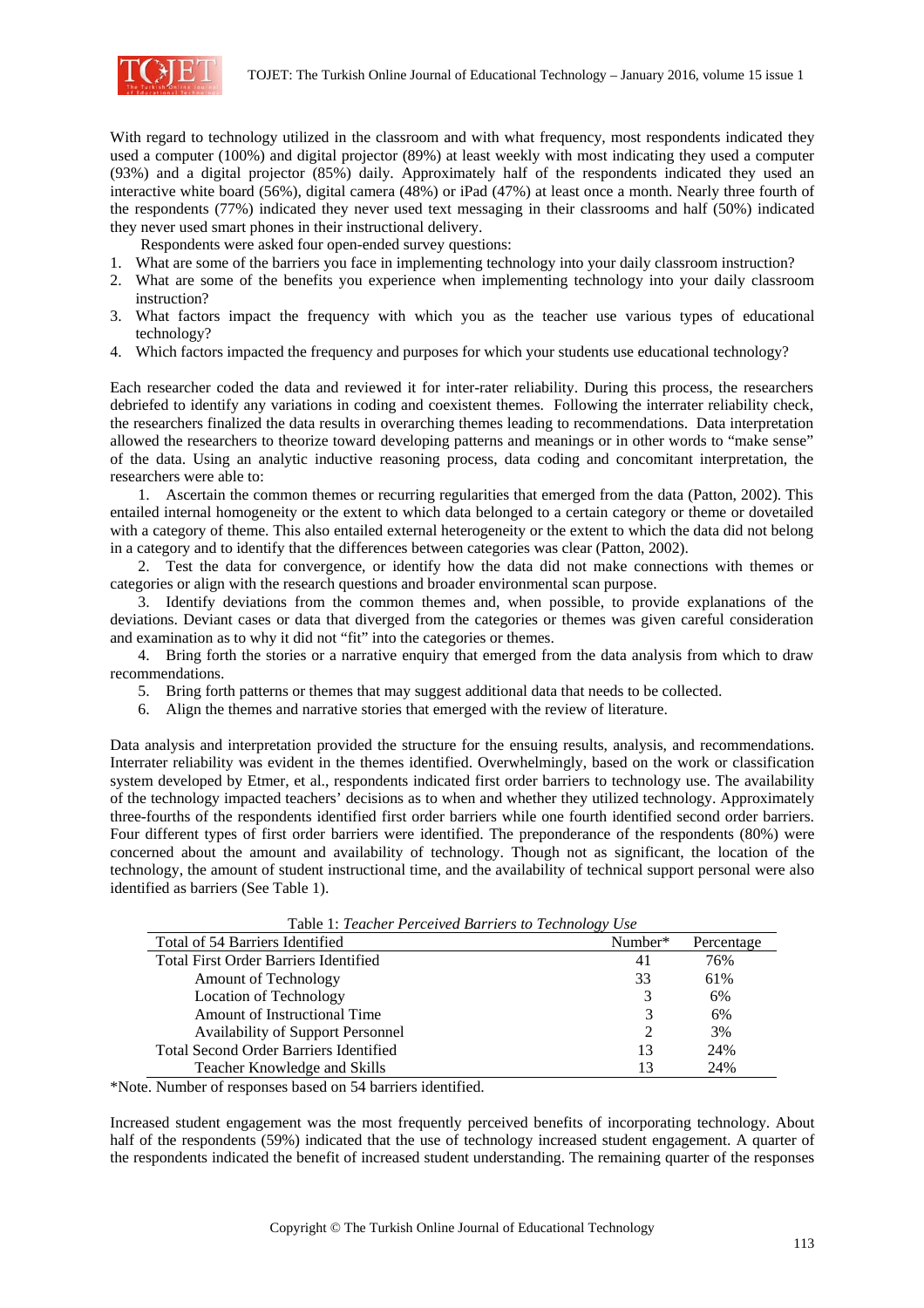

were split between technology providing a method for differentiation, an opportunity to work on researching skills, and providing more current content information (See Table 2).

| Tuble 2. Teacher I creened Benefits of Technology Osc         |    |                                |  |
|---------------------------------------------------------------|----|--------------------------------|--|
| Benefit                                                       |    | Number <sup>*</sup> Percentage |  |
| <b>Increased Student Engagement</b>                           | 38 | 59%                            |  |
| <b>Increased Student Understanding</b>                        | 15 | 23%                            |  |
| Increased Instructional Differentiation                       |    | 9%                             |  |
| Increased Exposure to More Current Content Material           |    | 5%                             |  |
| Increased Opportunities to Use Research and Evaluation Skills |    | 3%                             |  |
|                                                               |    |                                |  |

Table 2: *Teacher Perceived Benefits of Technology Use* 

\*Note. Number of responses based on 64 benefits identified.

The next two questions attempted to compare the reasons for the frequency with which teachers used technology and the reasons for the frequency with which students used technology. Slightly more than half of the time teachers' decisions about technology were determined by its availability or lack of availability rather than its connection or applicability to the content. A quarter of the time the decision was influenced by instructional factors such as an opportunity for differentiation, student interest, or content objectives. The final quarter of the responses were divided between teacher issues such as available time and ease of use and district policies.

Respondents were asked to identify factors impacted the frequency and purposes of students' technology use. Responses were divided between positive and negative factors, with three-fourths (75%) of the respondents identifying negative factors impacting decisions about students' technology usage. Half of the respondent identified concerns about the availability of the equipment. One quarter of the responses were divided between concerns about bandwidth and the available time. The final quarter of the responses focused on instructional concerns such as the learning objectives, doing research, and constructing and presenting information (See Tables 3 and 4). Some barriers only affected teacher or student use, but not both. District concerns only impacted teacher usage and bandwidth was only a concern for student usage.

| <b>Teacher Factors</b>                        | Number* | Percentage |
|-----------------------------------------------|---------|------------|
| <b>First Order Concerns</b>                   |         |            |
| <b>Total School Constraints</b>               | 39      | 67%        |
| Availability of Equipment                     | 36      | 62%        |
| Instructional Time Schedule                   | 3       | 5%         |
| <b>Total District Constraint</b>              |         | 2%         |
| Amount of Instructional Time                  |         | 2%         |
| Second Order Concerns                         |         |            |
| <b>Total Instructional Constraints</b>        | 15      | 26%        |
| <b>Curricular Content Issues</b>              | 6       | 10%        |
| <b>Student Engagement</b>                     |         | 12%        |
| Differentiation of Instruction                | 2       | 3%         |
| Total Teacher Knowledge and Skill Constraints | 3       | 3%         |
| Ease of Use                                   | 3       | 3%         |

Table 3: *Factors Impacting Teacher Technology Usage* 

\*Note. Number of factors based on 58 factors identified.

| Table 4. Puttors imputting student rethnology Usuge |    |                                |  |
|-----------------------------------------------------|----|--------------------------------|--|
| <b>Student Factors</b>                              |    | Number <sup>*</sup> Percentage |  |
| <b>First Order Concerns</b>                         |    |                                |  |
| <b>Total School Constraints</b>                     | 36 | 75%                            |  |
| Availability of Equipment                           | 27 | 56%                            |  |
| <b>Instructional Time Schedule</b>                  | 5  | 10%                            |  |
| <b>Bandwidth</b>                                    | 4  | 8%                             |  |
| Second Order Concerns                               |    |                                |  |
| <b>Total Instructional Constraints</b>              | 12 | 25%                            |  |
| <b>Curricular Content Issues</b>                    | 6  | 12%                            |  |
| <b>Student Content Generation</b>                   | 3  | 6%                             |  |
| Student Research                                    | 3  | 6%                             |  |

|  |  |  |  | Table 4: Factors Impacting Student Technology Usage |  |
|--|--|--|--|-----------------------------------------------------|--|
|--|--|--|--|-----------------------------------------------------|--|

\*Note. Number of factors based on 48 factors identified.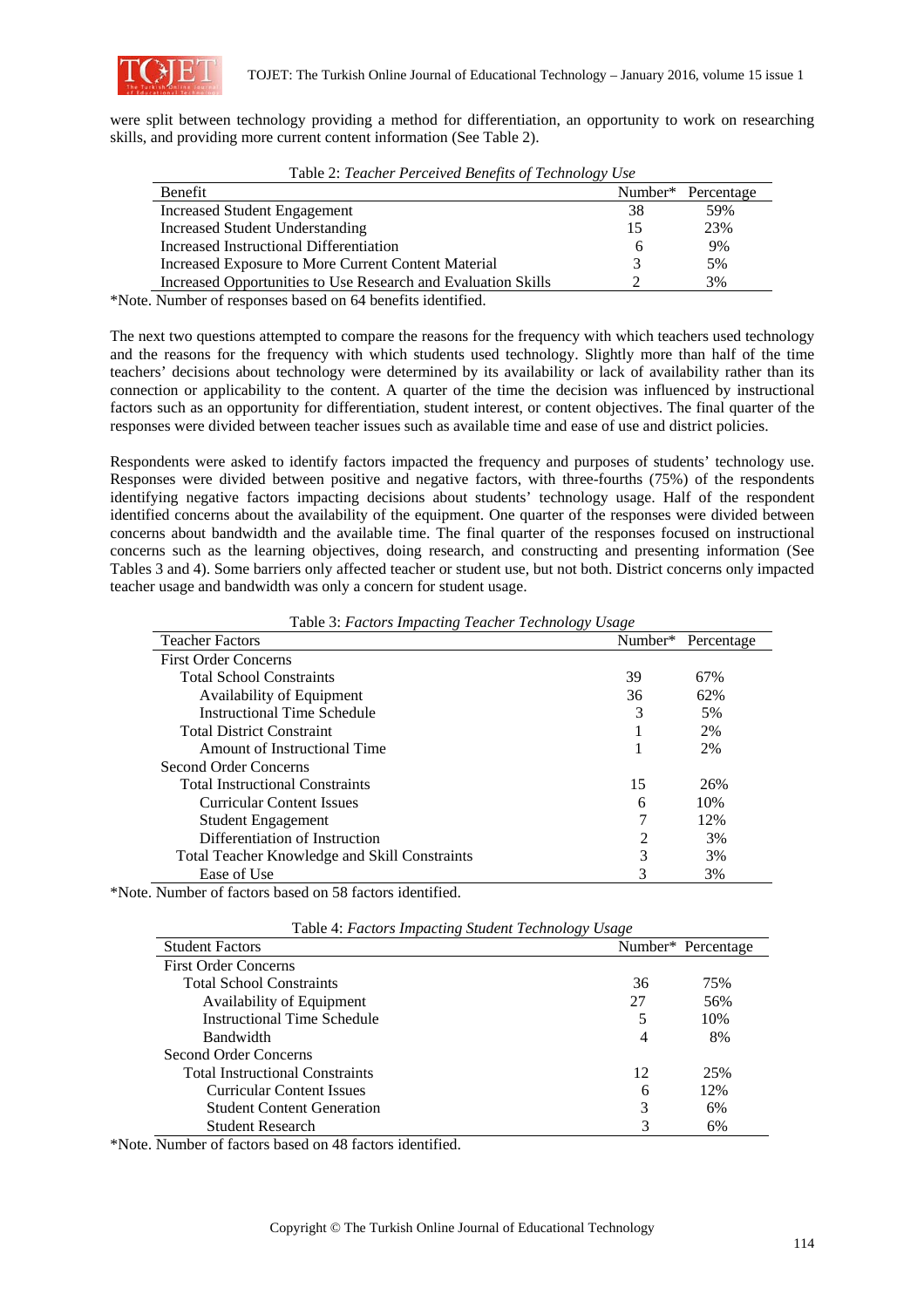

#### **CONCLUSION**

The results indicated that first order barriers, such as technology availability, are still major concerns that impact both student and teacher use. Equipment availability, more than any other factor, seemed to have the greatest impact on whether technology was incorporated into classroom instruction. Teacher knowledge and skill, although a concern, was not the teachers' first consideration. The major reason teachers chose to use technology was because they felt it resulted in increased student engagement. Some of the same factors that impacted whether students used the computer were evident in the decision about whether teachers used technology. Equipment availability, instructional time schedules, and curricular concerns were all concerns that impacted both teacher and student technology usage. Bandwidth, on the other hand, was not an inhibiting factor in teacher use, but it was in student use.

In 2006 Florida established the goal of empowering educators to improve student learning through technology integration (Florida Department of Education, 2006), consequently it was hoped that teachers would identify second order barriers rather than first order barriers. However, seven years after the law was passed, teachers' most frequently identified concern was the availability of technology. This supports Hew and Brush's (2007) findings of the most significant barrier to technology integration is a lack of technology resources. However, the results of this study did not indicate that teacher knowledge was a perceived barrier for this sample of teachers. These results may have been impacted by the sample chosen for this study.

Teachers in this study more frequently viewed technology as a tool for increasing student engagement and understanding, rather than for the higher order skills of research and evaluation thus supporting Hutchinson and Reinking's (2011) findings that teachers are not using technology as frequently for evaluating information. Expanding educators' technology knowledge base might expand technology usage in evaluating curricular content, increasing student engagement, and differentiating instruction. As these issues are addressed, teachers might develop more extensive ways to use technology for research and evaluation.

Instructional concerns, which seem like they should be the driving force in technology usage in education, were not the primary concerns. Instructional concerns were determining factors only about a quarter of the time. After teachers determined that the technology was available, then they considered the instructional content and how technology could be used to enhance instruction.

The open ended format of this research allowed the participants to identify as many areas or factors as they felt were relevant for each question. Some respondents identified only one issue while others identified multiple factors. As long as a factor was identified in the response, it was included in the open and axial coding of the responses. A future study would be necessary to consider the weight or impact each of these factors had on educational planning. Researchers might also want to further examine and prioritize the identified first and second order barriers. Teachers reported the perceived benefits of increased student engagement and understanding, further research would be needed to determine whether these perceived changes can be quantified.

There are some limitations inherent in this study. The majority of the respondents were elementary (K-5) teachers who taught multiple subjects, even though middle and high school teachers were included. Consequently the data might more accurately represent the concerns of elementary teachers rather than middle and high school teachers. In addition, the sample was composed of students who had chosen to enroll in an online graduate program. The study sample might represent a subset of teachers who feel comfortable in the digital environment. Therefore, the results might not be able to be generalized to the larger teaching population. The respondents predominately taught in Florida public and private schools, so these results might represent the concerns of Florida's teachers rather than national concerns. These are all questions that would need to be addressed in other studies. Technology and access to technology are ever changing variables. Future research may want to explore teachers' access to, not only the technology, but also to opportunities for professional development focused on integrating technology into instruction.

# **REFERENCES**

- Anderson, R. E., & Ronnkvist, A. (1999). *The presence of computers in American schools.Teaching, Learning, and Computing: 1998 Survey Report*. Irvine, CA: Center for Research on Information Technology and Organizations.
- Ertmer, P. A., Addison, P., Lane, M., Ross, E., & Woods, D. (1999). Examining teachers' beliefs about the role of technology in the elementary classroom. *Journal of Research on Computing in Education, 32*(1), 54– 71.